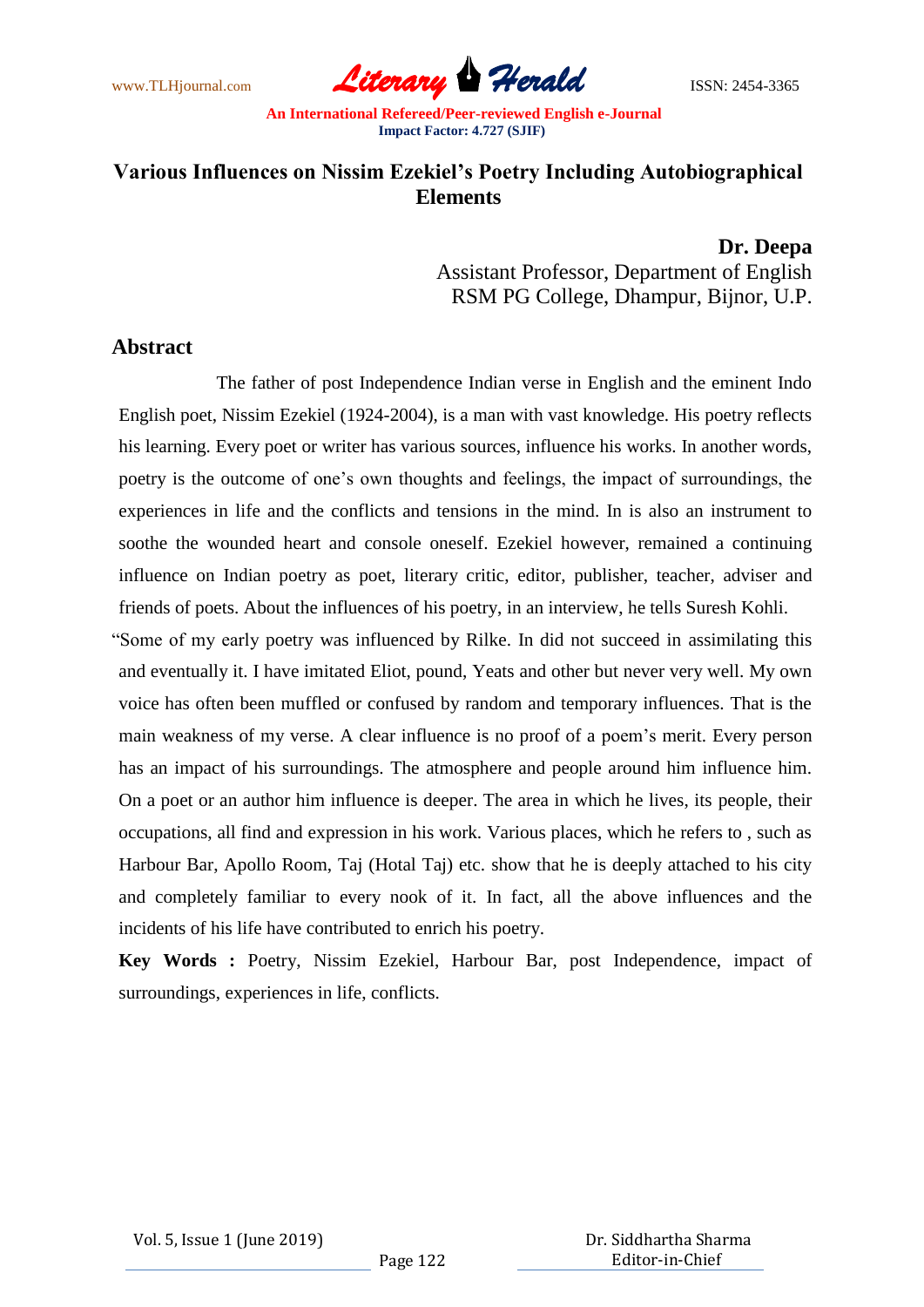

#### **Nissim Ezekiel's Poetry**

"Life is only partly lived Desires are half desires Love is partley going to sleep I often think of death." (Sotto voce,  $6 - 9$ )

Composer of these lines, the father of Post Independence Indian verse in English and the eminent Indo English Poet, Nissim Ezekiel was born on December 24, 1924, in Bombay of Bene – Israel Parents. Both of his parents were devoted to eduction. His father, Moses, was a Professor of Botany and Zoology at Wilson College; his mother, Diana, was a School Teacher. As a boy, Nissim started his Schooling in a small school run by Christian Missionaries which was known as a Convent of Jesus and Mary. In 1934, he got admission in Antonia D"souza High School. At this school, teachers encouraged him to write, and read poetry loudly. In 1936, when he was 12 years old, he wrote his first complete poem. The female teacher, to whom this poem was shown, recognized the talent of the forth coming great poet and exclaimed :

#### **"Ah, ha, listen all of you we have a poet in the class."**

And at that point of time, he decided that he was going to be a poet whether good or bad. So, it becomes clear from the incident that he nourished a keen desire to become a poet from his childhood.

Every poet or writer has various sources, incidents and people who inspire him and influence his works. In another words, poetry is the outcome of one"s own thoughts and feelings, the impact of surroundings, the experiences in life and the conflicts and tensions in the mind. It is also an instrument to soothe the wounded heart and console oneself. Dr. Sanjit Mishra remarks :

> Every Writer is a typical product of age and the literary movements prevailing at the time substantially affect his work. Nissim Ezikiel has palpably been influenced by the contemporary poets like, T.S. Eliot, W.B. Yearts, Ezra Pound and Phillip Larkin. These influences shaped his creative odyssey that stretches well over five decades. In fact, the huge bulk of his writings, creative as well as critical evidences a receptive personality prone to assimilate various impact. (13-14)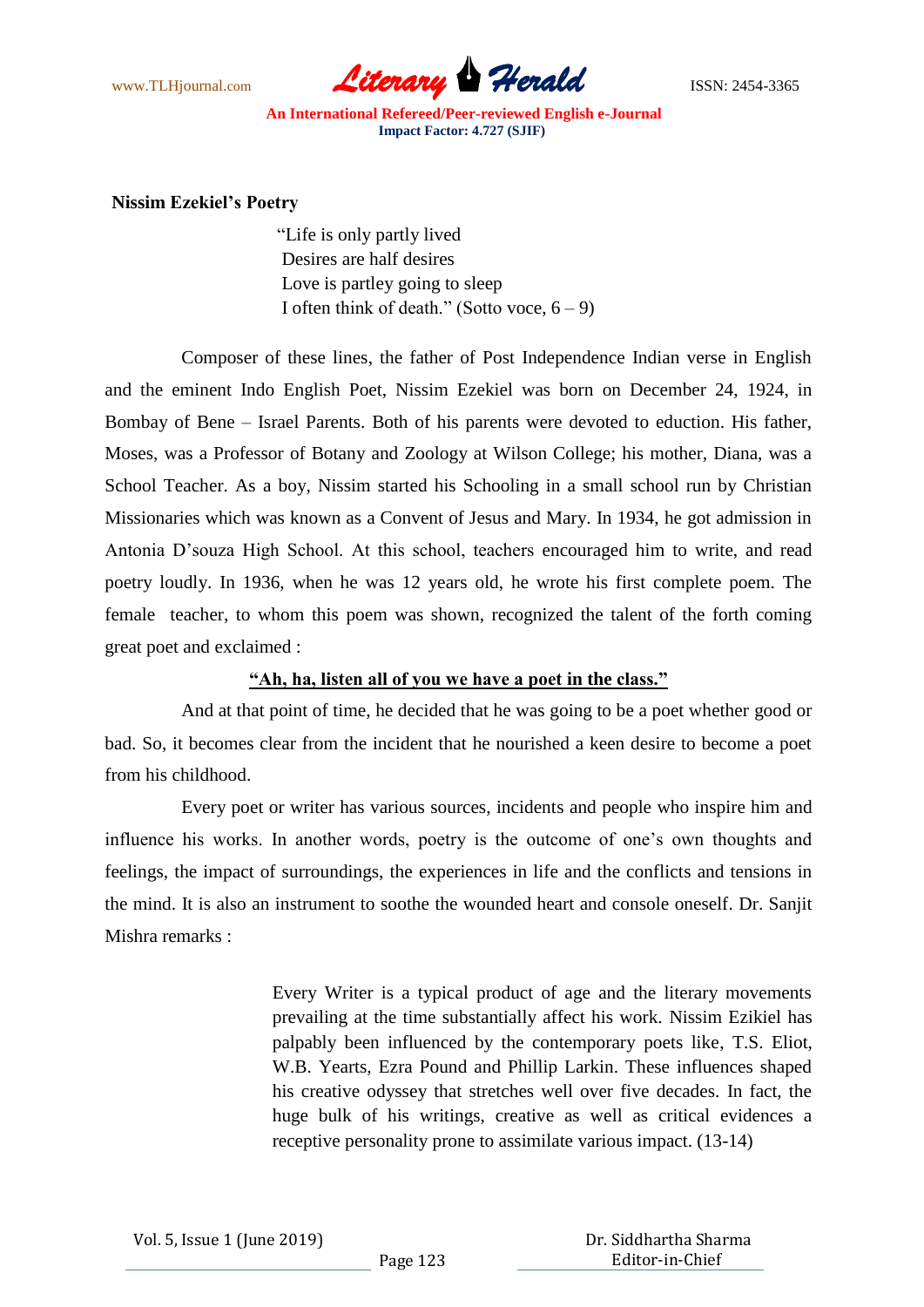

#### **Ezekiel himself admits:**

Rilke, Yeart, Lawrence, the English Poets of the thirties and forties (Auden, Spenser, Mac Neice, Day Lewis, the English Movement Poets of the fifties, the whole American poetic tradition from Pound and Eliot to Frost and William Carlos Williams etc. Many European poets in translation, Posternak to Yevtushenko among the Russian ones, for example – On the whole, my weaker poems are those in which an influence can be traced, except the poems in "The Exact Name" which are under the influence of the movement but not "bad" because I feel my own voice is quite clear in them.

(Chindhade 155)

To start with the influences of T.S. Eliot, the impact of the Waste Land can be noticed in some of his poems. Tiresias, the bisexual creature in the Waste Land has prophetic vision. When he reads the thoughts of the people, he realizes the sordidness of their lives. They are spiritually sterile. They are ignorant and living only a sexual and materialistic life. Thus Eliot has depicted a morose picture of life which disgusts the mind.

Ezekiel seems to be agreed with Eliot in some of his poems – "Urban", "A Morning Walk' and 'In India', can be placed under this category, where a sense of disillusionment with this world occupies the mind of the poet. Ezekiel finds that like the Waste Landers, the dwellers of Bombay are leading a life which has nothing good. They are full of lust and carnal whishes like the Waste Landers as they admit in 'At the Hotel' where they want only to relish the nudity of the naked Cuban Dancer.

The influence of W.B. Yeats is also evident as one goes through the Works of Nissim Ezekiel. His early poetry is influenced by yeats. "Sailing to Byzantium" centres around a journey to that City. This journey is the symbol of a search for spiritual life.

> An aged man is but a paltry thing tattered coed upon a stick, unless - Soul clap its hands and sing and louder sing for every tatter in its mortal dress.  $(9-12)$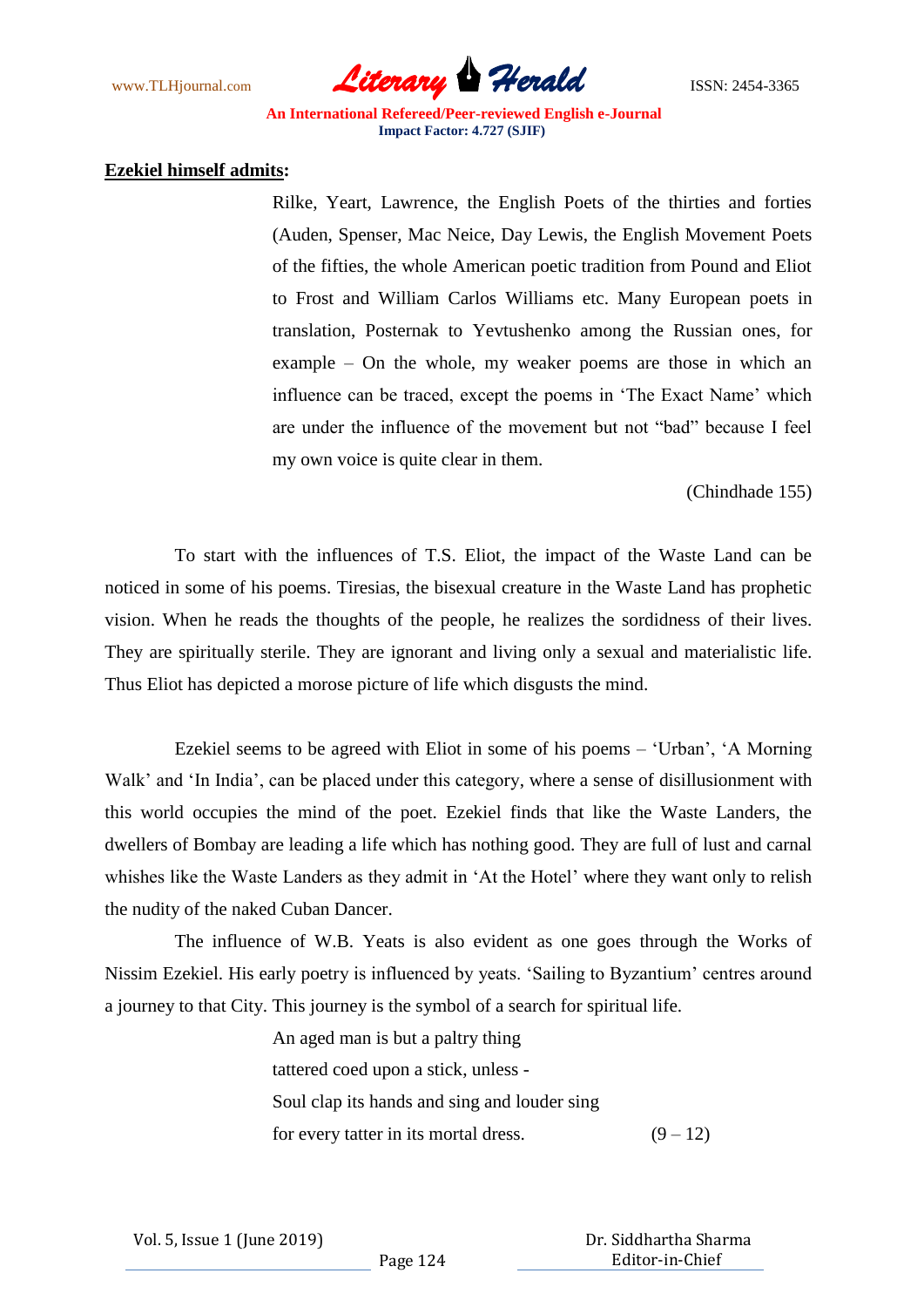

Ezekiel has also implied this symbol in the poem "Enterprise" where the journey is "Started as a Pilgrimage". It is the journey with high aspiration and to achieve something noble. The poem also bears an imprint of T.S. Eliot's 'Journey of the Magi'. Yeats had used the symbols of earth, air, fire, water and tree. Ezekiel also used such elemental symbols. In the poem "Urban" he has used rain, river, wind, dawn and night as symbols.

W.B. Yearts 'Easter 1916' has the symbol 'stone' which stands for firmness.

| Hearts with one purpose alone |             |
|-------------------------------|-------------|
| through summer and winter see |             |
| Enchanted to a stone          |             |
| to trouble the living stream. | $(41 - 44)$ |

Philip Larking also influenced Ezekiel. About this influences, Dr. Sanjit Mishra Comments :

> "Ezekiel"s poetry has an overwhelming impact of movement poets like Phillip Larkin and Donald Davie in its deft precision of phrase, common subject matter, self irony and allergy to hypocrisy."

Ezekiel was born and brought up in a Jewish community. His poems reflect his Jewishness. Though he resided in India, he declares India as his "Backward Place" or the Native Place but there are Jewish elements which influence his Works.

## **In an interview, Ezekiel admits about his Jewish consciousness:**

There was a long phase in my life when I thought I have ceased to be Jewish. When I showed some knowledgeable friends some of the poems, written during an early part of that phase, they read them and said, "How Jewish!" I didn"t know what they meant, then, but I do now ......... Muslim, Christian and Other Writers, Artists, Thinkers. Even if a Hindu Writer does not use Hindu Themes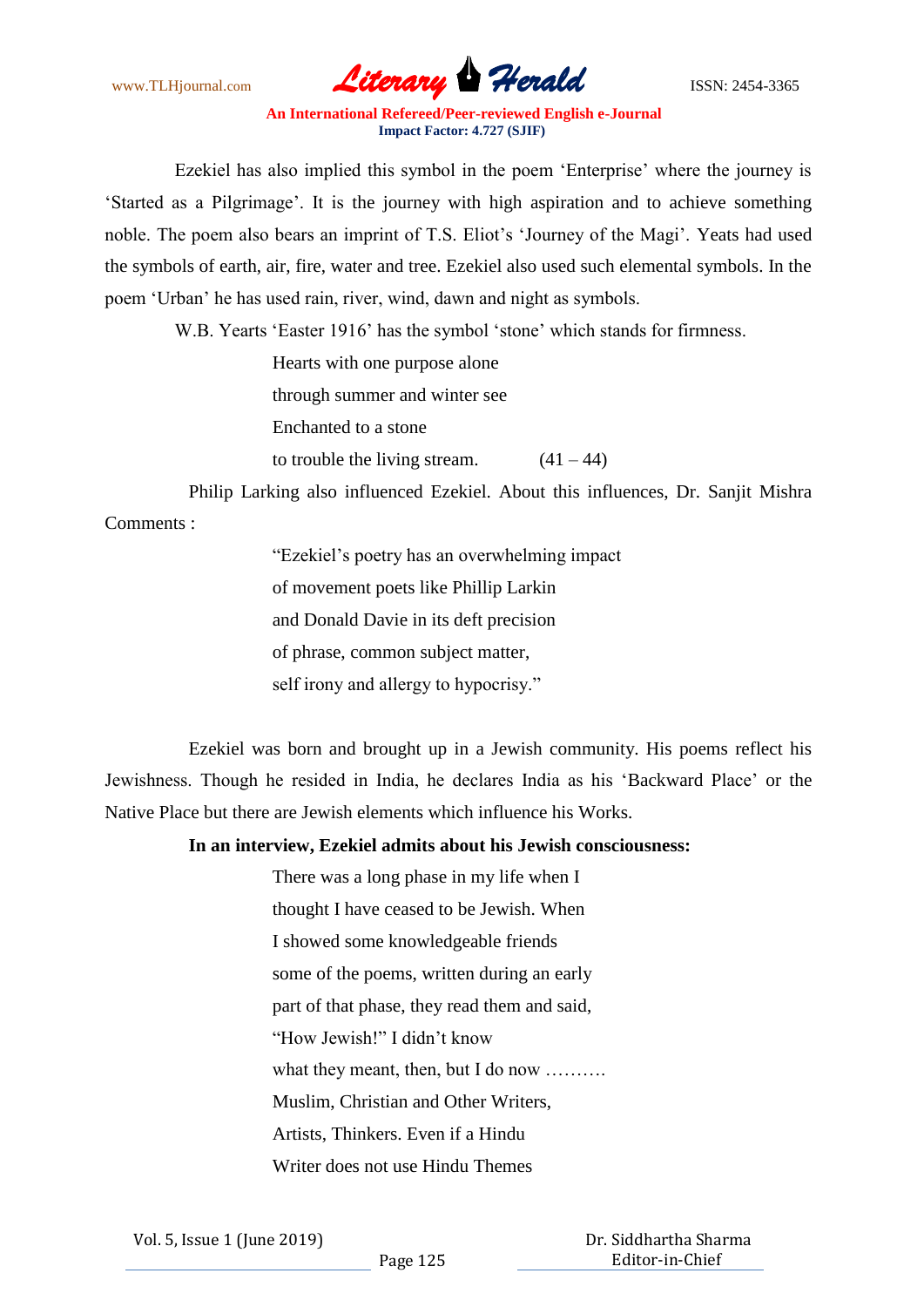

a Hindu Element in his writing may dominate it or at least creep into it. (Hoskote 9)

"Night of the Scorpion" shows the concern of neighbours as well as members of family for each other. The poem origins of a personal experience and is the celebration of a mother"s love for her children:

> My mother only said: Thank God the scorpion picked on me and spared my Children.

> > (46-48)

"Jewish Wedding in Bombay" is direct expression of his realization about his background. The poem is autobiographical too because it is the re-collection of Ezekiel"s marriage with Daisy Jacob on 23<sup>rd</sup> November, 1952. The Poem begins like this:

> Her mother shed a tear or two but was not really crying. It was the thing to do, so she did it, enjoying every moment. The bride laughed when I sympathised, and said don"t be silly. (1-4)

Every person has an impact of his surroundings. The atmosphere and the people around him influence him. One Poet or an author, this influence is deeper. The area in which he lives, its people, their occupations, all find an expression in his works. Thomas Hardy describes Wessex with all its rural traits. R.K. Narayan"s Malgudi, does not need any introduction. He describes the people of Malgudi, their simple joys and wishes, their professions, the natural surroundings with a great perfection. The impression of North of Boston is evident in the creation of Robert Frost. D.H. Lawrence"s novels bear an impression of his own life and surroundings in which he was brought up. Charls Dickens is another author whose childhood, its miseries etc. are described in his novels. Ezekiel is not an exception. "Background Casually" presents a tableau of his life. He lived in Bombay, the City with contradictions. On one hand, there are sky crapers and on the other hand the joul smelling slums also. The city and its life is portrayed like this.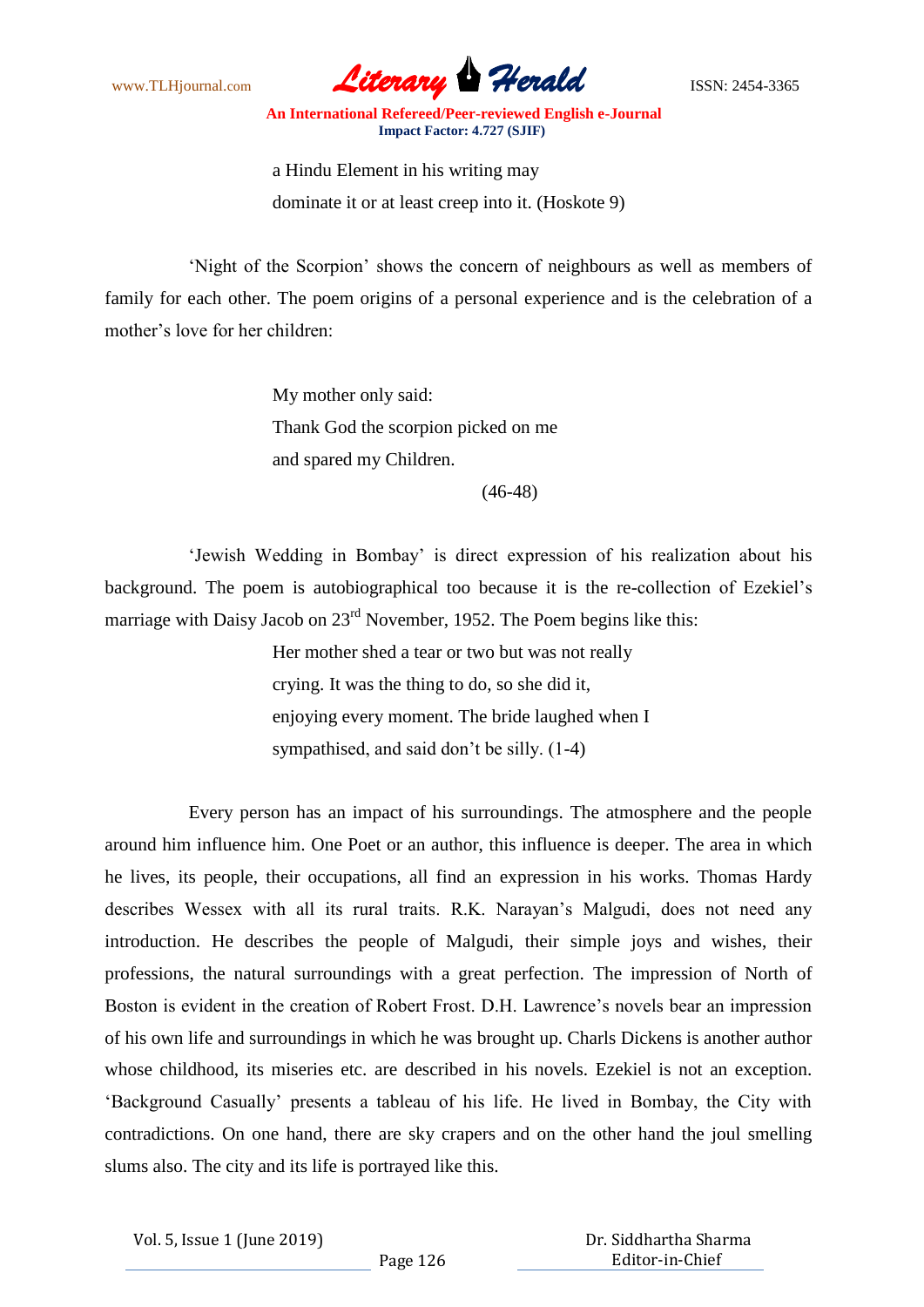

Barbaric city sick with slums, Deprived of season, blessed with rain, Its hawkers, beggars, iron lunged, Processions led by frantic drums,  $(A$  morning walk,  $15 - 18$ )

 Besides the city, Bombay, he gives the real picture of the society, to which he belongs. India, in its true colour, has been depicted in his poems. "Goodbye Party for Miss Pushpa T.S.', 'Night of the Scorpion', 'In India', 'From very Indian Poems in Indian English', 'How the English Lessons Ended', 'Ganga', 'On Bellasis Road', 'Guru', 'Entertainment' etc. are such poems. The following excerpt narrates the usual incidents about an Indian bride and her "Typical Indian Mother in Law".

> Typical India Mother-in-Law to the bride returning from her honeymoon, "Don"t worry, dear, I need no help in the kitchen Learn it to me please. (From Edinburg Interlude, XVIII, 1-6)

 Besides such poems, the poet has composed many other poems which have an autobiographical touch. "Poem of the Seperation" deals with a love affair which ends with the seperation of the lovers. In fact the poem is based on the end of an affair between Nissim Ezekiel and Linda Hess. The poem commences with the remembrance of these days when the poet was happy with his beloved.

> To judge by memory alone, Our love was happy, When the bombs burst in Kashmir, My life had burst, and merged in yours. (1-5)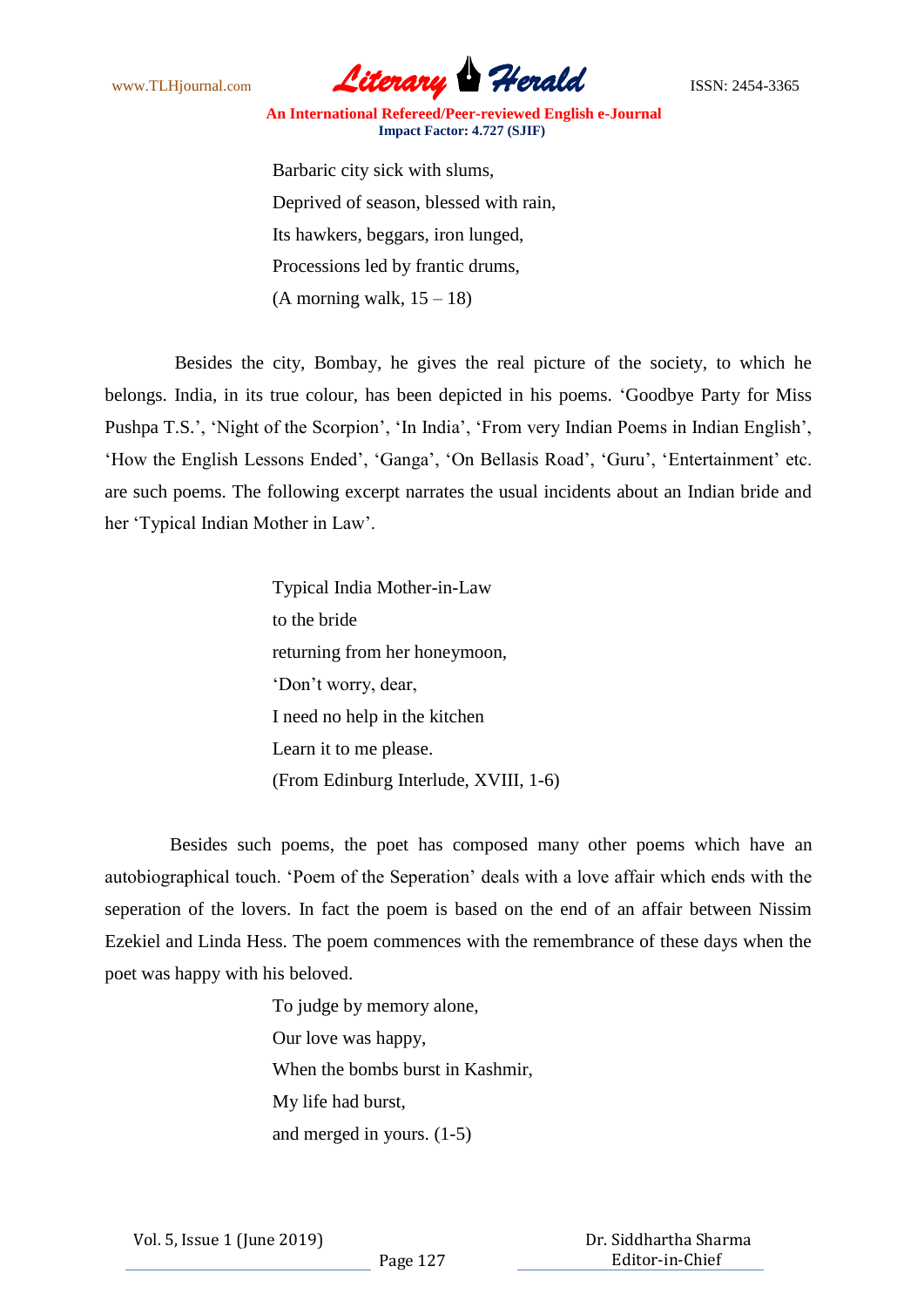

 The time, he spent in London, had a great impact on him. The basement room of the flat of Alkazi, which witnessed the hard time spent by Ezekiel there, is mentioned in many of his poems. "A poem of Dedication" starts with the reference of basements room:

> The view from basement room is rather small, A patch or two of green, a bit of sky, Children heard but never seen, an old wall, two trees, a washing line between Windows with high Curtains to block outward eye. (1-5)

 His autobiographical poem "Background Casually" has also the reference of that room which gave him shelter in London. In the days of his poverty:

…………….Philosophy

Poverty and Poetry, three

Companions shared my basement room (23-25)

 Old age has its own effects. The strength, both Physical and Mental, is lost. Though he is ageing but, he doesn't want the 'ashes of the old fire' but the flame itself:

I donot want want the ashes

of the old fire but the flame itself.

Interest in the secrets of renewal

is a sign of age.

No longer Secret (16-20)

 In fact, all the above influences and the incidents of his life have contributed to enrich his poetry.

## **Works Cited**

- Chindhade, Shirish, "A Questionnaire for Mr. Nissim Ezekiel", Five Indian English Poets. New Delhi: Atlantic 1996 Print
- Dr. Souza, Eunice "Interview with four Indian English Poets", The Bombay Review 1, 1989. Print.
- Ezekiel, Nissim collected Poems New Delhi: OUP 1989. Print. All subsequent references to Ezekiel"s Poems shall be from this edition.

| Vol. 5, Issue 1 (June 2019) |          | Dr. Siddhartha Sharma |
|-----------------------------|----------|-----------------------|
|                             | Page 128 | Editor-in-Chief       |